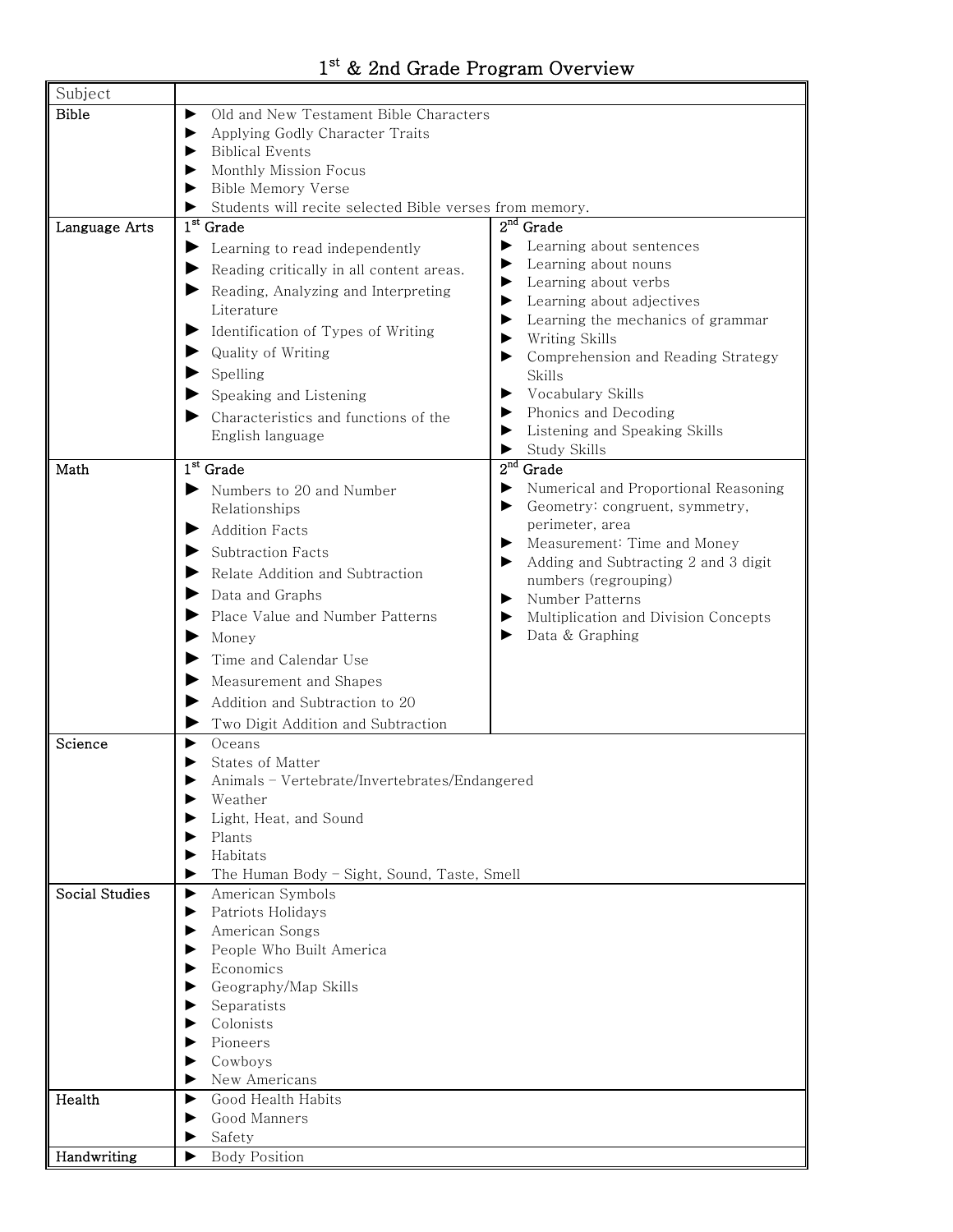|                  | Paper Placement<br>Manuscript Letter Formation |
|------------------|------------------------------------------------|
|                  | Factors of Good Writing for Manuscript Letters |
| Special Subjects | Physical Education<br>▶                        |
| Students         | Art                                            |
| participate in   | Music                                          |
| each special     | Library                                        |
| subject for one  | Computers<br>▶                                 |
| 45 minute        |                                                |
| period a week.   |                                                |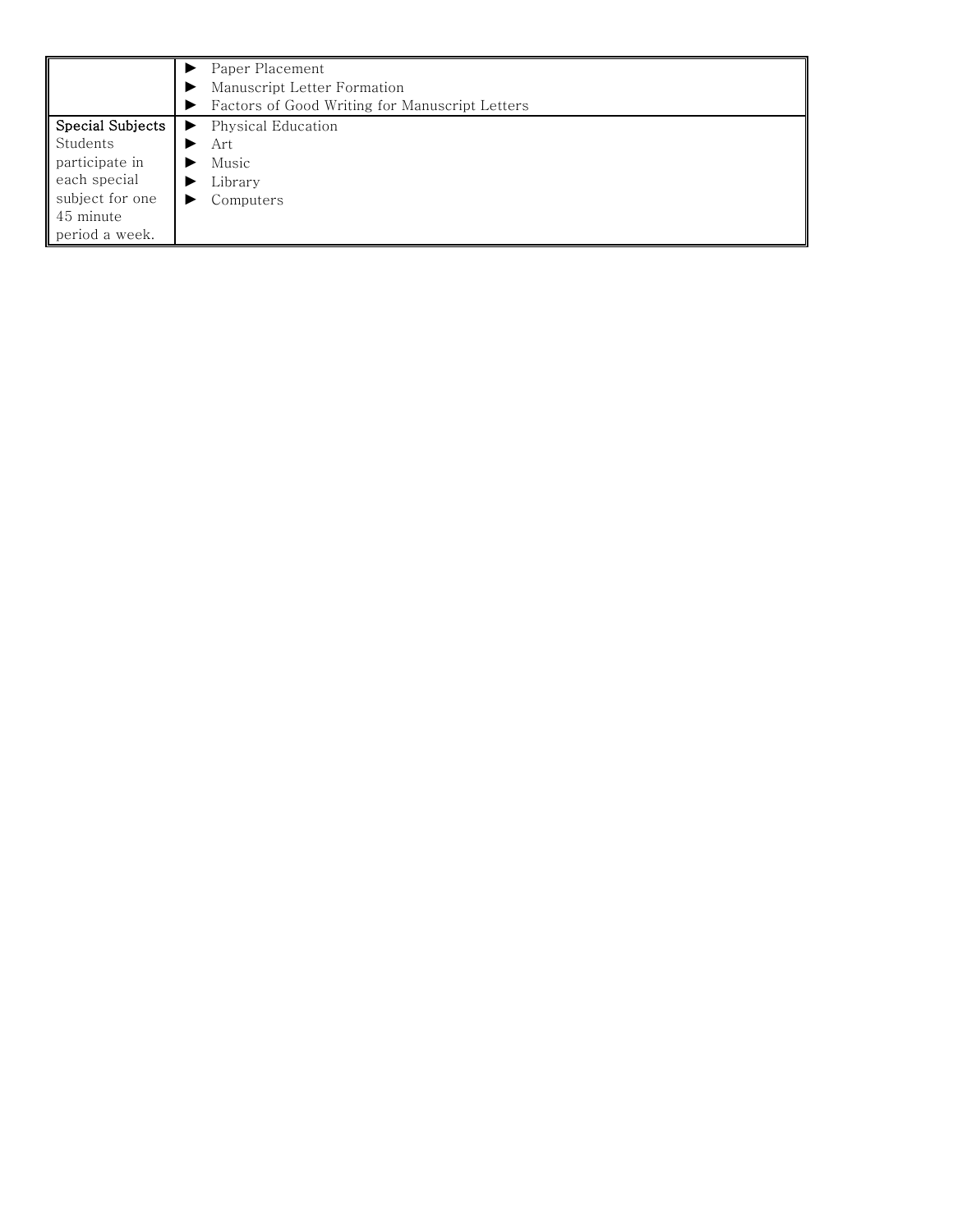## 3rd & 4th Grade Program Overview

| Subject                  | Overview                                     |                                              |
|--------------------------|----------------------------------------------|----------------------------------------------|
| <b>Bible</b>             | <b>Bible Study Tools</b><br>▶                |                                              |
| Students attend a chapel | <b>Bible Doctrine</b><br>▶                   |                                              |
| assembly for all         | The Church<br>▶                              |                                              |
| elementary grades each   | Christian Life<br>▶                          |                                              |
| Friday morning.          | Missionaries<br>▶                            |                                              |
|                          | A Healthy Relationship with God<br>▶         |                                              |
|                          | Bible Memory Verse<br>▶                      |                                              |
| Language Arts            | $3^{\text{rd}}$ Grade                        | $4^{\rm th}$<br>Grade                        |
|                          | Reading Independently<br>▶                   | ▶<br>Learning to Read Independently          |
|                          | Reading Critically in All Content Areas<br>▶ | Reading Critically in all Content Areas<br>▶ |
|                          | Reading Analyzing and Interpreting<br>▶      | Reading Analyzing and Interpreting<br>▶      |
|                          | Literature                                   | Literature                                   |
|                          | Using Types of Writing<br>▶                  | Types of Writing<br>▶                        |
|                          | Quality of Writing                           | Quality of Writing<br>▶                      |
|                          | ▶                                            | Grammar Skills<br>▶                          |
|                          | Spelling and Phonics<br>▶                    |                                              |
|                          | Speaking and Listening<br>▶                  | Spelling<br>▶                                |
|                          | Characteristics and Functions<br>▶           | Speaking and Listening<br>▶                  |
|                          | Research<br>▶                                |                                              |
|                          | Thinking and Reasoning Skills<br>▶           |                                              |
| Math                     | $3^{\rm rd}$<br>Grade                        | $4th$ Grade                                  |
|                          | Addition Properties and Strategies<br>▶      | ▶<br>Fractions                               |
|                          | Subtraction Properties and Strategies<br>▶   | Ratios<br>▶                                  |
|                          | Money and Place Value<br>▶                   | Multiplication and Division $-1$ and 2<br>▶  |
|                          | Time<br>▶                                    | digit numbers                                |
|                          | Multiplication<br>▶                          | Measurement<br>▶                             |
|                          | Division<br>▶                                | · Standard                                   |
|                          | Two-Digit Multiplication<br>▶                | ∘ Metric                                     |
|                          | Two-Digit Division<br>▶                      | • 2 and 3 dimensional figures                |
|                          | Two and Three Dimensional Figures<br>▶       | Basics of Geometry<br>►                      |
|                          | Geometry Basics<br>▶                         | >Data and Probability                        |
|                          | Fractions and Probability<br>▶               |                                              |
|                          | Standard and Metric Measurement<br>▶         |                                              |
|                          | Decimals<br>▶                                |                                              |
| Science                  | Life Science<br>▶                            |                                              |
|                          | Physical Science<br>▶                        |                                              |
|                          | Earth and Space Science<br>▶                 |                                              |
|                          | The Human Body                               |                                              |
|                          | Wellness<br>▶                                |                                              |
|                          | Sound Energy<br>▶                            |                                              |
|                          | Packaging<br>▶                               |                                              |
|                          | Earth's Surface<br>▶                         |                                              |
|                          | Ocean<br>▶                                   |                                              |
|                          | Weather<br>▶                                 |                                              |
| <b>Social Studies</b>    | ▶<br>The Years of Discovery and Conquest     |                                              |
|                          | Pre-Colonial America<br>▶                    |                                              |
|                          | Colonial America<br>▶                        |                                              |
|                          | The Great Awakening<br>▶                     |                                              |
|                          | French and Indian War<br>▶                   |                                              |
|                          | American Revolution<br>▶                     |                                              |
|                          | Building a New Nation                        |                                              |
|                          | Civil War                                    |                                              |
|                          | Age of Progress                              |                                              |
|                          | World Wars                                   |                                              |
|                          | Current U.S. History                         |                                              |
|                          | Presidential Study                           |                                              |
|                          | Government                                   |                                              |
|                          | Current Events                               |                                              |
| Health                   | The Body's Framework<br>▶                    |                                              |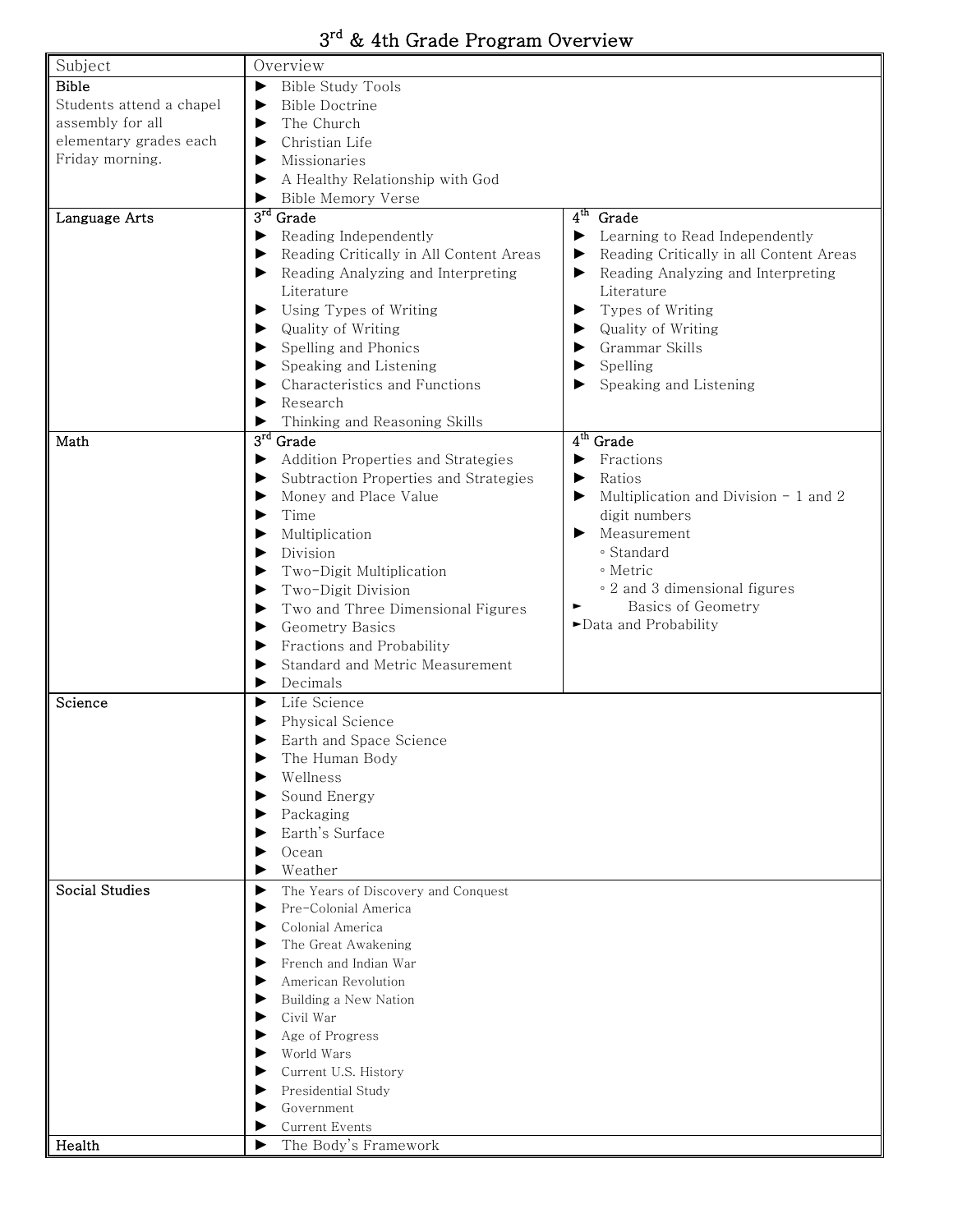|                                                        | Respiratory System<br>Proper Grooming |                                 |  |
|--------------------------------------------------------|---------------------------------------|---------------------------------|--|
| Special Subjects                                       | Physical Education                    | $\blacktriangleright$ Library   |  |
| each special meets for one<br>45 minute class per week | Art                                   | $\blacktriangleright$ Computers |  |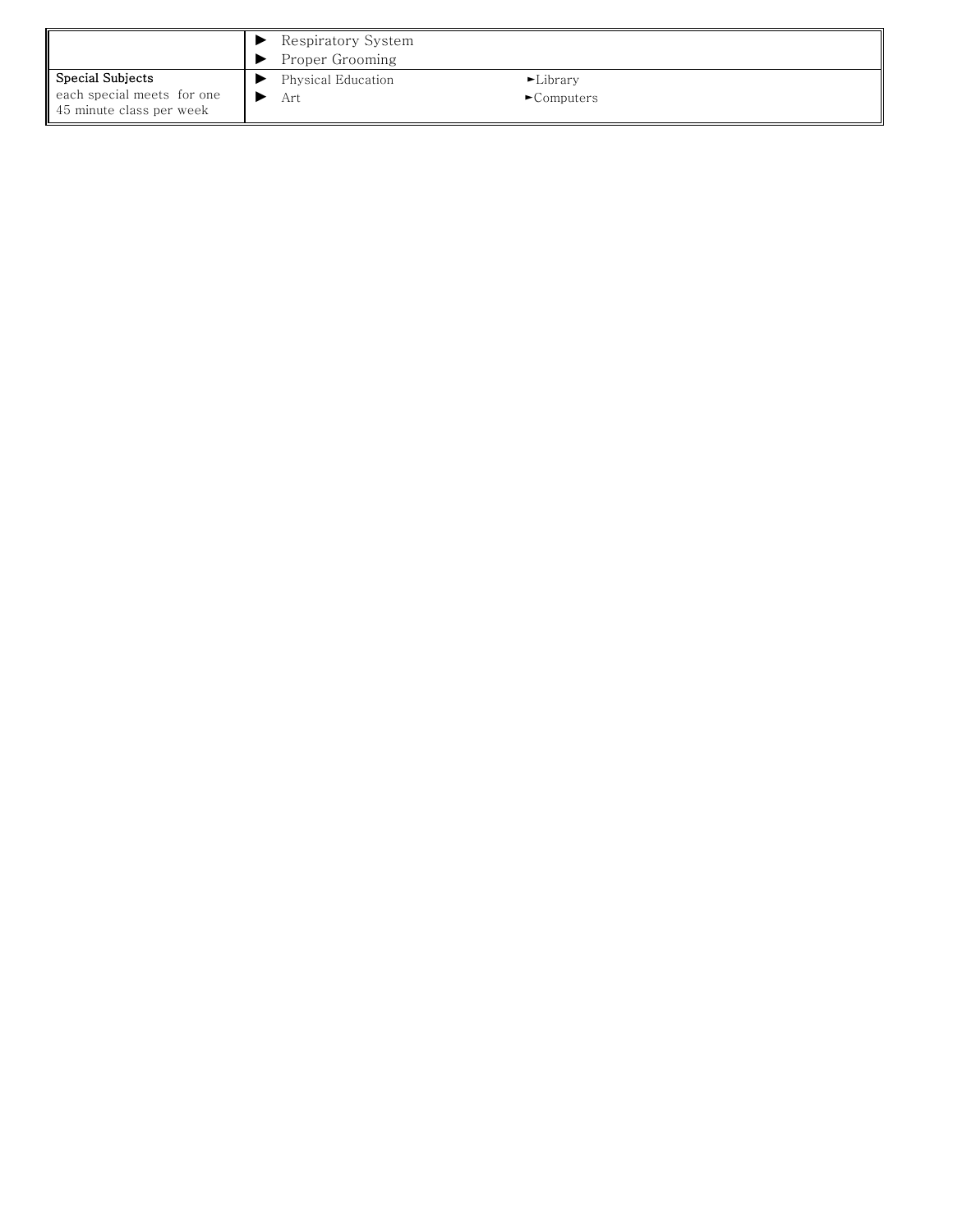## West-Mont Christian Academy 5<sup>th</sup> & 6<sup>th</sup> Grade Program Overview

| <b>GRADE LEVEL</b>                                                                                                                                                                  | 5TH & 6TH GRADE                                                                                                                                                                                                                                                                                                                                                                                                          |                                                                                                                                                                                                                                                                                                                                                                            |
|-------------------------------------------------------------------------------------------------------------------------------------------------------------------------------------|--------------------------------------------------------------------------------------------------------------------------------------------------------------------------------------------------------------------------------------------------------------------------------------------------------------------------------------------------------------------------------------------------------------------------|----------------------------------------------------------------------------------------------------------------------------------------------------------------------------------------------------------------------------------------------------------------------------------------------------------------------------------------------------------------------------|
| <b>BIBLE</b>                                                                                                                                                                        | $\blacktriangleright$ Understanding what the Bible is and what it is not.<br>Knowing Jesus through his Biblical names.<br>$\blacktriangleright$ Exploring the Gospels.<br>Every student will read all four Gospels.<br>▶ Who am I in Christ?<br>$\blacktriangleright$ What is Christ-like character?<br>$\blacktriangleright$ Having faith.<br>Having your faith tested.<br>$\blacktriangleright$ Scripture memorization |                                                                                                                                                                                                                                                                                                                                                                            |
|                                                                                                                                                                                     | 5 <sup>TH</sup> Grade                                                                                                                                                                                                                                                                                                                                                                                                    | 6 <sup>th</sup> Grade                                                                                                                                                                                                                                                                                                                                                      |
| <b>MATHEMATICS</b>                                                                                                                                                                  | Addition & Subtraction of Multiple Numbers<br>Multiplication & Division of Multiple Numbers<br>$\blacktriangleright$ Patterns<br>Number Theory<br>Place Value                                                                                                                                                                                                                                                            | Mhole Numbers, Properties, and Place Value, Expressions<br>Decimal and Metric Units<br>Multiplication and Division of Whole Numbers and Decimals<br>Data, Graphs, and Statistics                                                                                                                                                                                           |
| *Students are tested at<br>the end of 7 <sup>th</sup> grade to                                                                                                                      | $\blacktriangleright$ Fractions and Decimals<br>$\blacktriangleright$ Measurement                                                                                                                                                                                                                                                                                                                                        | Fractions and Customary Units<br>Addition and Subtraction of fractions and mixed numbers                                                                                                                                                                                                                                                                                   |
| determine if they should                                                                                                                                                            | $\blacktriangleright$ Time                                                                                                                                                                                                                                                                                                                                                                                               | Multiplication and Division of fractions and mixed numbers                                                                                                                                                                                                                                                                                                                 |
| take 8 <sup>th</sup> grade math or                                                                                                                                                  | $\blacktriangleright$ Money                                                                                                                                                                                                                                                                                                                                                                                              | Geometry - Area/Volume                                                                                                                                                                                                                                                                                                                                                     |
| move on to Algebra I,                                                                                                                                                               | $\blacktriangleright$ Geometry                                                                                                                                                                                                                                                                                                                                                                                           | $\blacktriangleright$ Percentages                                                                                                                                                                                                                                                                                                                                          |
| which is a high school                                                                                                                                                              | $\blacktriangleright$ Algebra                                                                                                                                                                                                                                                                                                                                                                                            | Ratio, Proportion, Rates (Unit Rate)                                                                                                                                                                                                                                                                                                                                       |
| level course.                                                                                                                                                                       | ▶ Probability and Statistics                                                                                                                                                                                                                                                                                                                                                                                             | Coordinate Plane - Inequalities                                                                                                                                                                                                                                                                                                                                            |
| <b>GRADE LEVEL</b>                                                                                                                                                                  |                                                                                                                                                                                                                                                                                                                                                                                                                          | 6TH GRADE                                                                                                                                                                                                                                                                                                                                                                  |
| <b>LANGUAGE ARTS</b><br>*Language Arts<br>represents two periods<br>each day. One period is<br>dedicated to Reading<br>and the other is<br>dedicated to Grammar<br>and Composition. | Basics of Grammar<br>$\blacktriangleright$ Listening skills<br>▶ Phonics and Spelling skills<br>Reading and Literature skills<br>Reference and Study skills<br>$\blacktriangleright$ Speaking skills.<br>Thinking and Strategy skills<br>$\blacktriangleright$ Vocabulary skills<br>$\blacktriangleright$ Writing skills.                                                                                                | $\blacktriangleright$ Literature<br>Short Story, Personal Narrative,<br>Poetry Plays<br>$\blacktriangleright$ Grammar<br>Vocabulary, spelling, nouns,<br>pronouns, verbs, adverbs, adjectives,<br>prepositions, conjunctions,<br>interjections<br>Composition<br>Personal Writing, Descriptive<br>Writing, Persuasive Writing,<br>Narrative Writing, Expository<br>Writing |
| <b>GRADE LEVEL</b>                                                                                                                                                                  |                                                                                                                                                                                                                                                                                                                                                                                                                          | 5th & 6TH GRADE                                                                                                                                                                                                                                                                                                                                                            |
| <b>SCIENCE</b>                                                                                                                                                                      | ▶ Physical Science - States of Matter, Fluids, Motion<br>$\blacktriangleright$ Invertebrate Animals<br>$\blacktriangleright$ Cells<br>$\blacktriangleright$ Heredity<br>$\blacktriangleright$ Genetics<br>Space Exploration/The Universe<br>$\blacktriangleright$ Chemistry                                                                                                                                              |                                                                                                                                                                                                                                                                                                                                                                            |